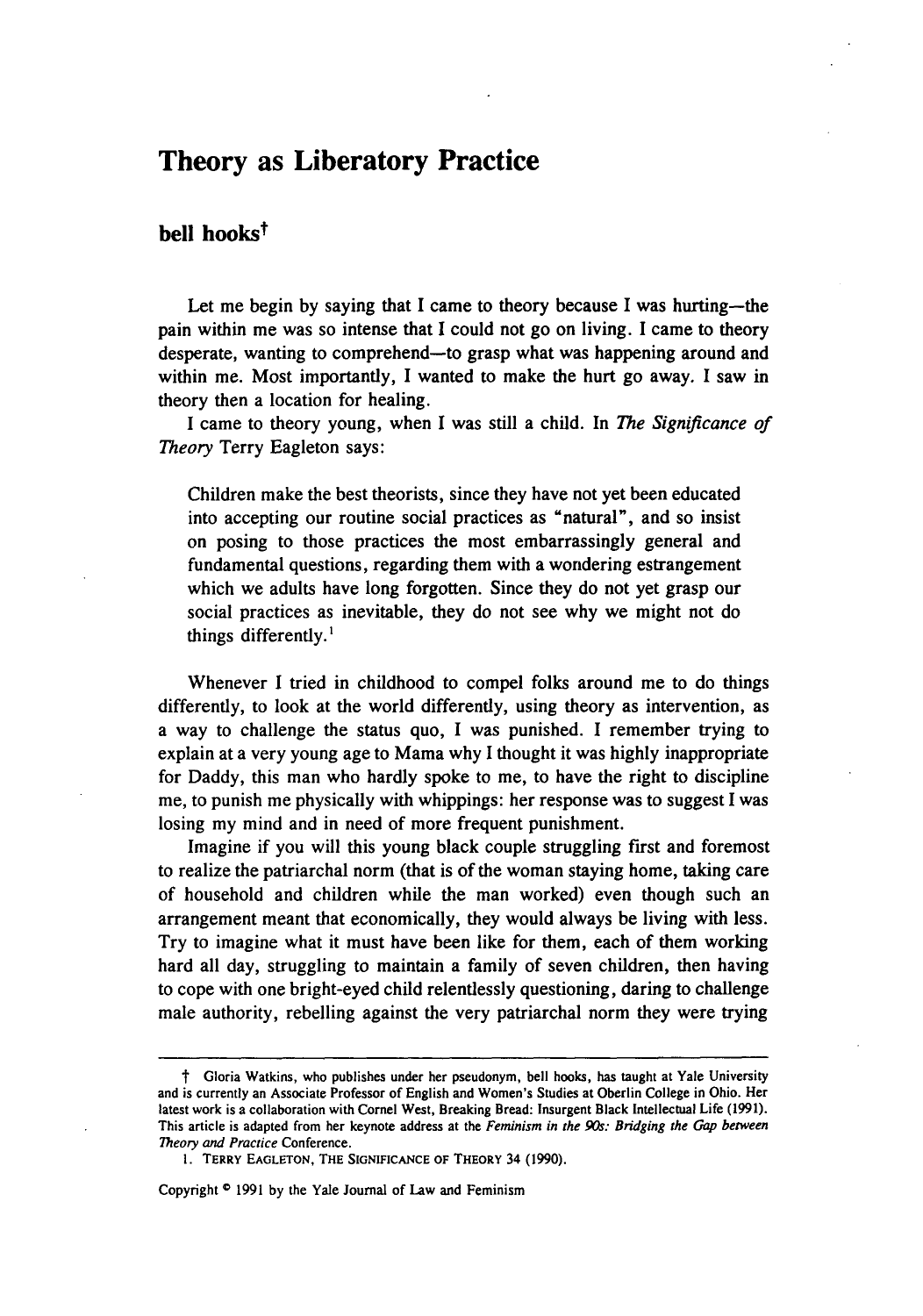so hard to institutionalize.

It must have seemed to them that some monster had appeared in their midst in the shape and body of a child-a demonic little figure who threatened to subvert and undermine all that they were seeking to build. No wonder then that their response was to repress, contain, punish. No wonder that Mama would say to me, now and then, exasperated, frustrated: "I don't know where I got you from, but I sure wish I could give you back."

Imagine then if you will, my childhood pain. I did not feel truly connected to these strange people, to these familial folks who could not only fail to my grasp my world view but who just simply did not want to hear it. As a child, I didn't know where I had come from. And when I was not desperately seeking to belong to this family community that never seemed to really accept or want me, I was desperately trying to discover the place of my belonging. I was desperately trying to find my way home. How I envied Dorothy her journey in *The Wizard of Oz,* that she could travel to her worst fears and nightmares only to find at the end that "there is no place like home." Living in childhood without a sense of home, I found a place of sanctuary in "theorizing," in making sense out of what was happening. I found a place where I could imagine possible futures, a place where life could be lived differently. This "lived" experience of critical thinking, of reflection and analysis, became a place where I worked at explaining the hurt and making it go away. Fundamentally, I learned from this experience that theory could be a healing place.

Psychoanalyst Alice Miller lets us know in her introduction to the book *Prisoners of Childhood*,<sup>2</sup> that it was her own personal struggle to recover from the wounds of childhood that led her to rethink and theorize anew prevailing social and critical thought about the meaning of childhood pain, of child abuse. In her adult life, through her practice, she experienced theory as a healing place. Significantly, she had to imagine herself in the space of childhood, to look again from that perspective, to remember "crucial information, answers to questions which had gone unanswered throughout [her] study of philosophy and psychoanalysis."<sup>3</sup> When our lived experience of theorizing is fundamentally linked to processes of self-recovery, of collective liberation, no gap exists between theory and practice. Indeed, what such experience makes more evident is the bond between the two-that ultimately reciprocal process wherein one enables the other.

Theory is not inherently healing, liberatory, or revolutionary. It fulfills this function only when we ask that it do so and direct our theorizing towards this end. When I was a child, I certainly did not describe the processes of thought and critique I engaged in as "theorizing." Yet, as I suggested in *Feminist*

<sup>2.</sup> **ALICE MILLER, THE DRAMA OF THE GIFTED CHILD: THE SEARCH FOR THE TRUE SELF xi-xv (1990)** (earlier published as PRISONERS OF CHILDHOOD) (1981)

<sup>3.</sup> **Id.** at xiv.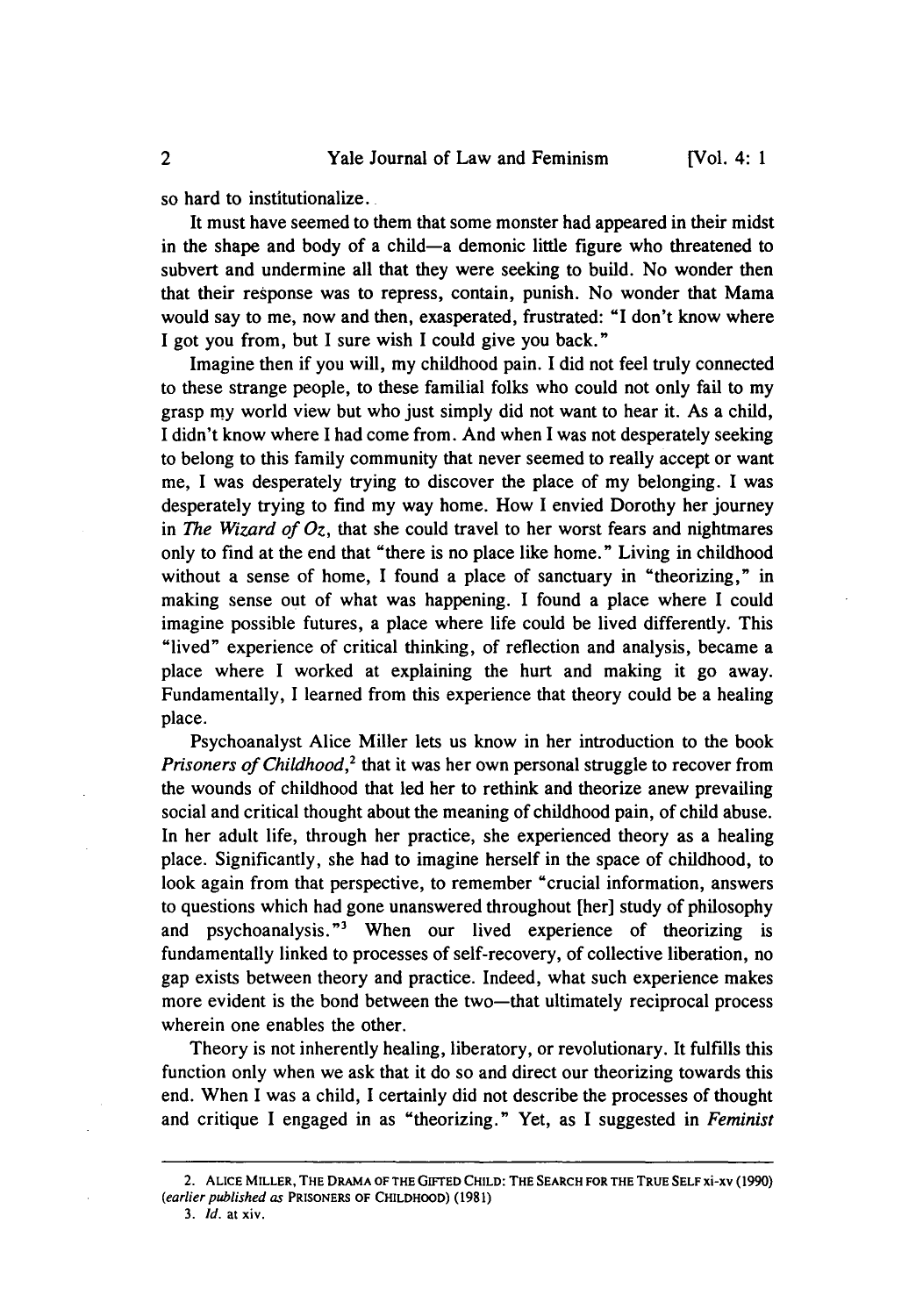*Theory: From Margin to Center*,<sup>4</sup> the possession of a term does not bring a process or practice into being; concurrently one may practice theorizing without ever knowing/possessing the term just as we can live and act in feminist resistance without ever using the word "feminism."<sup>5</sup>

Often individuals who employ certain terms freely, terms like "theory" or "feminism" are not necessarily practitioners, whose habits of being and living most embody the action-the practice of theorizing or engaging in feminist struggle. Indeed, the privileged act of naming often affords those in power access to modes of communication that enable them to project an interpretation, a definition, a description of their work, actions, etc. that may not be accurate, that may obscure what is really taking place. Katie King's essay "Producing Sex, Theory, and Culture: Gay/Straight Re-Mappings in Contemporary Feminism<sup>"6</sup> is a very useful discussion of the way in which academic production of feminist theory formulated in hierarchical settings often enables women, particularly white women, with high status and visibility to draw upon the works of feminist scholars who may have less or no status, less or no visibility, without giving recognition to these sources. Discussing the way work is appropriated and/or the way readers will often attribute ideas to a well known scholar/feminist thinker even if that individual has cited in her work that she is building on ideas gleaned from less well known sources, and focussing particularly on the work of Chicana theorist, Chela Sandoval, King states: "Sandoval has been published only sporadically and eccentrically, yet her circulating unpublished manuscripts are much cited and often appropriated, even while the range of her influence is rarely understood."' Though King risks positioning herself in a caretaker role as she rhetorically assumes the posture of feminist authority, determining the range and scope of Sandoval's influence, the critical point she works to emphasize is that the production of feminist theory is complex, that it is less the individual practice than we often think and usually emerges from engagement with collective sources. Echoing feminist theorists, especially women of color who have worked consistently to resist the construction of restrictive critical boundaries within feminist thought, King encourages us to have an expansive perspective on the theorizing process.

Critical reflection on contemporary production of feminist theory makes it apparent that the shift from early conceptualizations of feminist theory which insisted that it was most vital when it encouraged and enabled feminist practice begins to occur or at least becomes most obvious with the segregation and institutionalization of the feminist theorizing process in the academy, with the privileging of written feminist thought/theory over oral narratives.

**1991]**

<sup>4.</sup> BELL HOOKS, **FEMINIST** THEORY: FROM MARGIN TO **CENTER** (1984).

*<sup>5.</sup> See generally id.* at 17-31.

<sup>6.</sup> Katie King, *Producing Sex, Theory, and Culture: Gay/Straight Remappings in Contemporary Feminism, in* **CONFLICTS IN FEMINISM** 82 (Marianne Hirsch & Evelyn Fox Keller eds., 1990).

*<sup>7.</sup> Id.* at 90.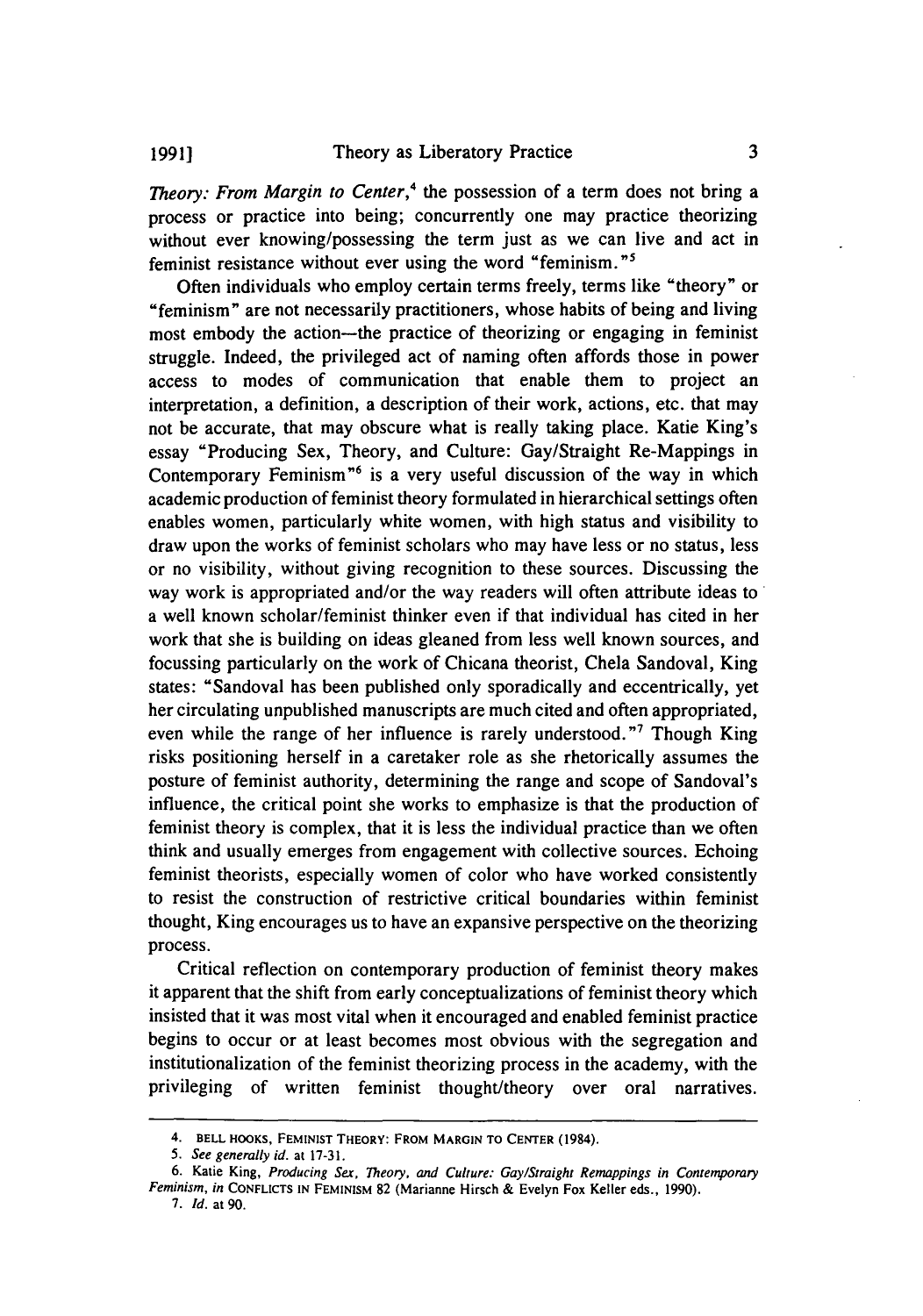Concurrently, the efforts of black women/women of color to challenge and deconstruct the category "woman," the insistence on recognition that gender is not the sole factor determining constructions of femaleness was a critical intervention which led to a profound revolution in feminist thought, one that truly interrogated and disrupted the hegemonic feminist theory produced primarily by academic women, most of whom were white.

In the wake of this disruption, this critical assault on white supremacy as it was made manifest in feminist critical practices alliances between white women academics and white male peers seemed to have been formed and nurtured around common efforts to formulate and impose standards of critical evaluation that would be used to define what is theoretical and what is not. These standards often led to appropriation and/or devaluation of work that did not "fit," that was suddenly deemed not theoretical, or not theoretical enough. In some circles, there seems to be a direct connection between white feminist scholars turning towards critical work and theory by white men, and the turning away of white feminist scholars from fully respecting and valuing the critical insights and theoretical offerings of black women/women of color.

Work by women of color and marginalized groups of white women (for example, lesbians, sex radicals), especially if written in a manner that renders it accessible to a broad reading public, even if that work enables and promotes feminist practice, is often de-legitimized in academic settings. Though such work is often appropriated by the very individuals setting restrictive critical standards, it is this work that they most often claim is not really theory or is not theoretical enough. Clearly, one of the uses these individuals make of theory is instrumental. They use it to set up unnecessary and competing hierarchies of thought which reinscribe the politics of domination by designating some work inferior, superior, more or less worthy of attention. In her essay, King emphasizes that "theory finds different uses in different locations."<sup>8</sup> It is evident that one of the many uses of theory in academic locations is in the production of an intellectual class hierarchy where the only work deemed truly theoretical is work that is highly abstract, jargonistic, difficult to read, and containing obscure references that may not be at all clear or explained. Literary critic Mary Childers declares that it is highly ironic that "a certain kind of theoretical performance which only a small cadre of people can possibly understand"<sup>9</sup> has come to be seen as representative of any production of critical thought that will be given recognition within many academic circles as "theory." It is especially ironic when this is the case with feminist theory. And, it is easy to imagine different locations, spaces outside academic exchange where such theory would not only be seen as useless, but would be seen as politically nonprogressive, as a kind of narcissistic self-

<sup>8.</sup> *Id.* at 89.

**<sup>9.</sup>** Mary Childers & bell hooks, *A* Conversation about Race and Class, in **CONFLICTS IN FEMINISM,** supra note 6, at 60, 77.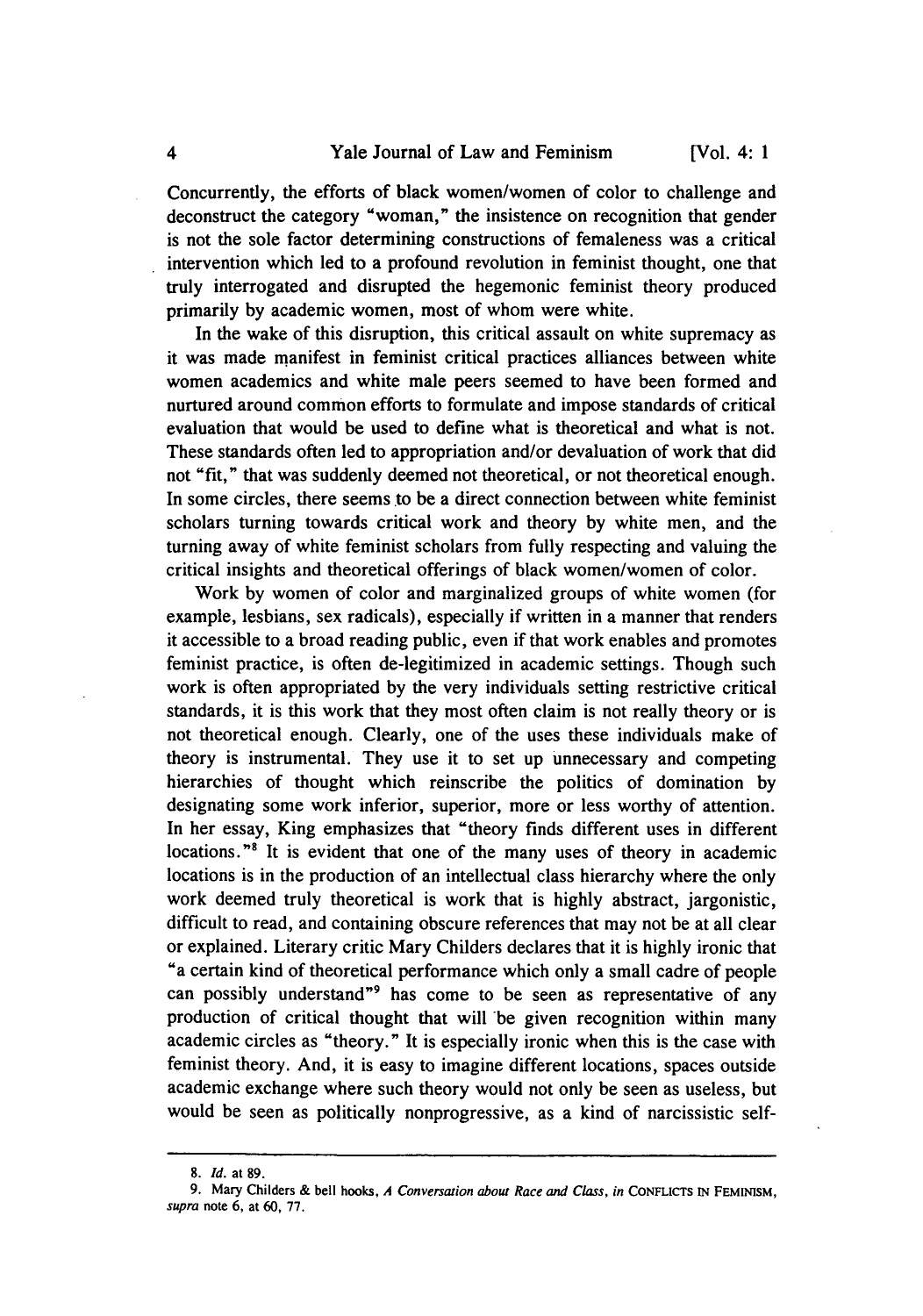**1991]**

indulgent practice that most seeks to create a gap between theory and practice so as to perpetuate class elitism. There are so many settings in this country where the written word has only slight visual meaning, where individuals who cannot read or write can find no use for a published theory however lucid or opaque. Hence, any theory that cannot be shared in everyday conversation cannot be used to educate the public.

Imagine what a change has come about within feminist movements when students, most of whom are female, come to women's studies classes and read what they are told is feminist theory only to feel that what they are reading has no meaning, cannot be understood, or when understood in no way connects to "lived" realities beyond the classroom. As feminist activists we might ask ourselves of what use is feminist theory that assaults the fragile psyches of women struggling to throw off patriarchy's oppressive yoke. We might ask ourselves, of what use is feminist theory that literally beats them down, leaves them stumbling bleary-eyed from classroom settings feeling humiliated, feeling as though they could easily be standing in a living room or bedroom somewhere naked with someone who has seduced them or is going to, who also subjects them to a process of interaction that humiliates, that strips them of their sense of value. Clearly, a feminist theory that can do this may function to legitimize women's studies and feminist scholarship in the eyes of the ruling patriarchy, but it undermines and subverts feminist movements. Perhaps, it is the existence of this most highly visible feminist theory that compels us to talk about the gap between theory and practice. For it is indeed the purpose of such theory to divide, separate, exclude, keep at a distance. And because this theory continues to be used to silence, censor, and devalue various feminist theoretical voices, we cannot simply ignore it. Concurrently, despite its uses as an instrument of domination, it may also contain important ideas, thoughts, visions, that could, if used differently, serve a healing, liberatory function. However, we cannot ignore the dangers it poses to feminist struggle which must be rooted in a theory that informs, shapes, and makes feminist practice possible.

Within feminist circles, many women have responded to hegemonic feminist theory that does not speak clearly to us by this hegemonic trashing theory, and as a consequence, further promoting the false dichotomy between theory and practice. Hence, they collude with those whom they would oppose. By internalizing the false assumption that theory is not a social practice, they promote the formation within feminist circles of a potentially oppressive hierarchy where all concrete action is viewed as more important than any theory written or spoken. Recently, I went to a gathering of women, predominantly black, where we discussed whether or not black male leaders, like Martin Luther King and Malcolm X, should be subjected to feminist critiques that pose hard questions about their stance on gender issues. The entire discussion was less than two hours. As it drew to a close, a black

 $\overline{\mathbf{S}}$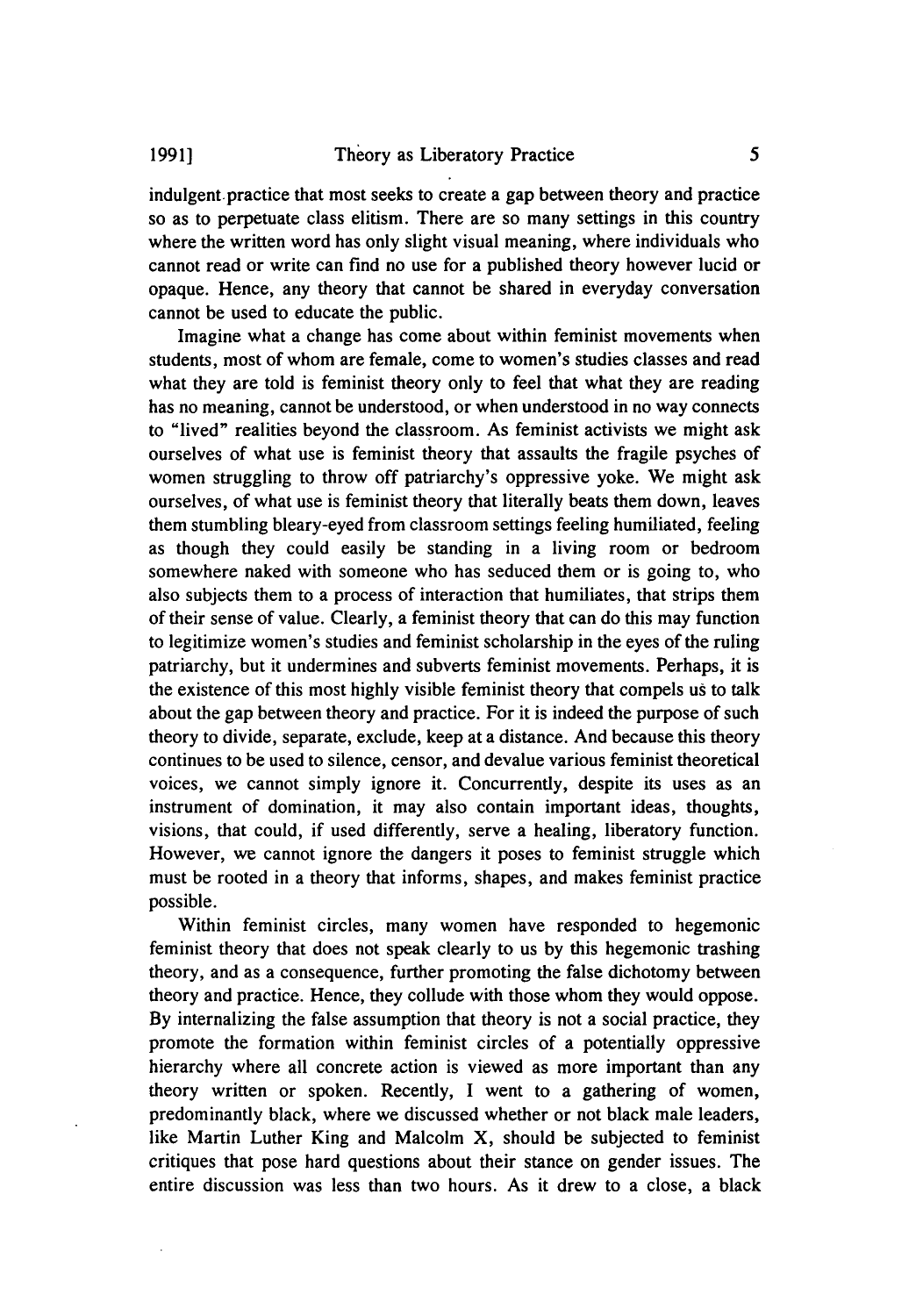woman present who had been particularly silent, spoke to say that she was not interested in all this theory and rhetoric, all this talk, that she was more interested in action, in doing something, that she was just "tired" of all the talk.

Her response disturbed me: it is a familiar reaction. Perhaps she inhabits in her daily life a different world from mine. In the world I live in daily, the occasions where black women/women of color thinkers come together to rigorously debate issues of race, gender, class, and sexuality are rare. Therefore, I did not know where she was coming from when she suggested that talk, like the discussion we were having was common, so common as to be something we could dispense with or do without. I felt that we were engaged in a process of critical dialogue and theorizing that has long been taboo. Hence, from my perspective, we were charting new journeys, claiming for ourselves as black women an intellectual terrain where we could begin the collective construction of feminist theory.

In many black settings, I have witnessed the dismissal of intellectuals, the putting down of theory, and remained silent. I have come to see that silence as an act of complicity, one that helps perpetuate the idea that we can engage in revolutionary black liberation and/or feminist struggle without theory. Like many insurgent black intellectuals, whose intellectual work and teaching is often done in predominately white settings, I am often so pleased to be engaged with a collective group of black folks that I do not want to make waves, or make myself an outsider by disagreeing with the group. In such settings, when the work of intellectuals is devalued, I have in the past rarely contested prevailing assumptions, or spoken affirmatively or ecstatically about intellectual process. Afraid that if I took a stance that would insist on the importance of intellectual work, particularly theorizing, or if I just simply stated that I thought it was important to read widely, I would risk being seen as uppity, or as lording it over. Thus I have often remained silent.

Risking these blows to sense of self now seem trite when considered in relation to the crisis we are facing as African Americans, to our desperate need to rekindle and sustain the flame of black liberation struggle. At the gathering I mentioned, I dared to speak, saying in response to the suggestion that we were just wasting our time talking, that I saw our words as an action, that our collective struggle to discuss issues of gender and blackness without censorship was as subversive a practice. Urging us to consider that many of the issues that we continue to confront as black people-low self-esteem, intensified nihilism and despair, repressed rage and violence that destroys our physical and psychological well-being-cannot be addressed by survival strategies that have worked in the past. Insisting to the group that we need new theories that can move us towards revolutionary struggle rooted in an attempt to understand both the nature of our contemporary predicament and the means by which we might collectively engage in resistance struggle that would transform our

6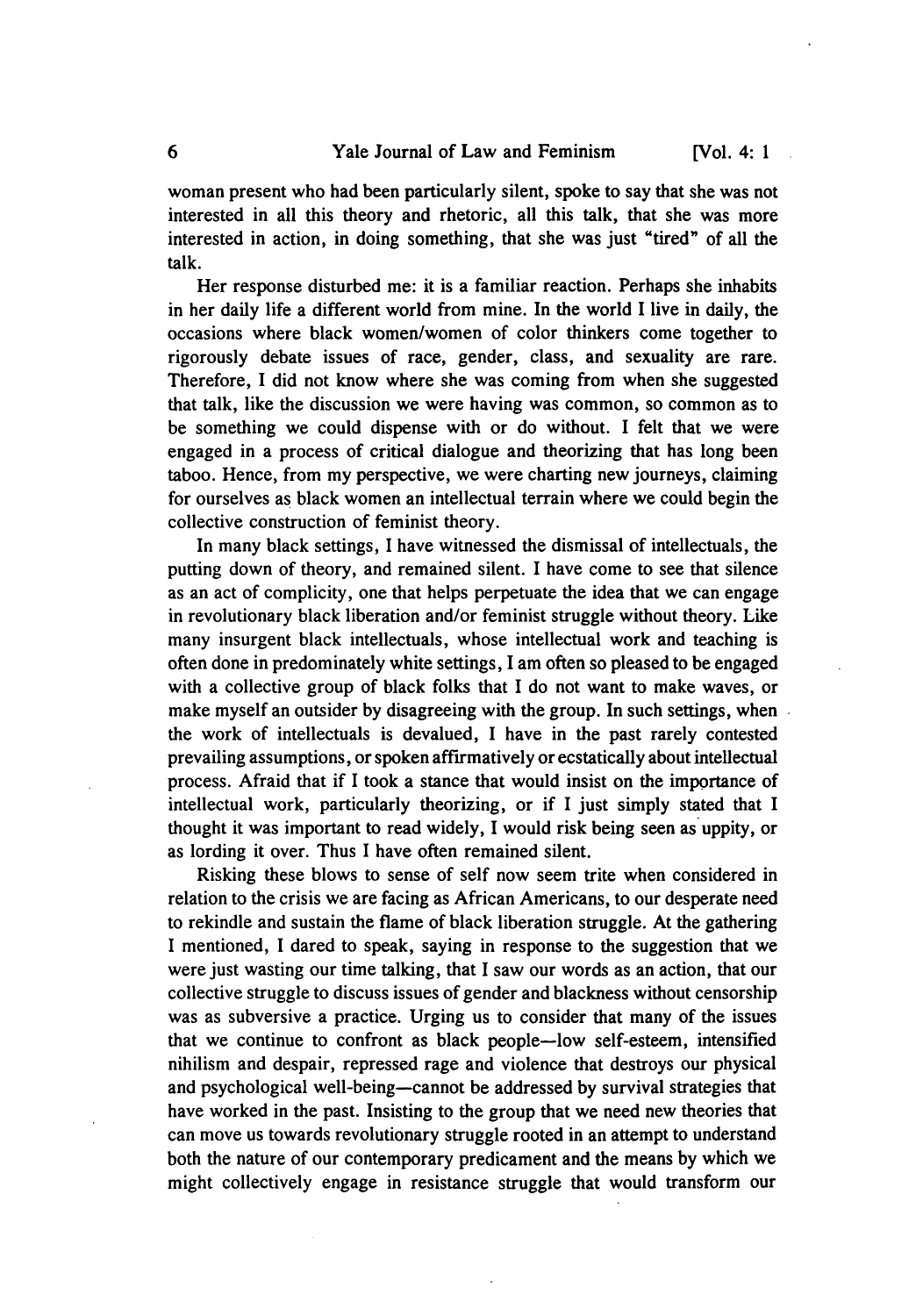**1991]**

current reality, I was, however, not rigorous and relentless as I would have been in a different setting in my efforts to emphasize the importance of intellectual work, the production of theory as a social practice that can be liberatory. Though not afraid to speak, I did not want to be seen as the one who "spoiled" the good time, the collective sense of sweet solidarity in blackness. This fear reminded me of what it was like more than ten years ago to be in feminist settings, posing questions about theory and practice, particularly about issues of race and racism that were seen as potentially disruptive of sisterhood and solidarity.

It seemed ironic that at a gathering called to honor a black male leader who had often dared to speak and act in resistance to the status quo, black women were still negating our right to engage in oppositional political dialogue and debate, especially since this is not a common occurrence in black communities. Why did the black women there feel the need to police one another, to deny one another a space within blackness where we could unself-consciously talk theory? Why, when we could celebrate together the power of a black male critical thinker who dared to stand apart, was there this eagerness to repress any viewpoint that would suggest we might collectively learn from the ideas and visions of insurgent black female intellectuals/theorists who by the nature of the work they do are necessarily breaking with that stereotype that would have us believe that the "real" black woman is always the one who speaks from the gut, who righteously praises the concrete over the abstract, the material over the theoretical?

Again and again, black women find our efforts to speak, to break silences that would enable us to engage in radical progressive political debates on a number of fronts, opposed. There is a link between the silencing we experience, the censoring, the anti-intellectualism in predominantly black settings that are supposedly supportive (like all-black woman space), and that silencing that takes place in institutions wherein black women/women of color are told that we cannot be fully heard or listened to because our work is not theoretical enough. Cultural critic Kobena Mercer reminds us that "blackness is ... complex and multifaceted" and that "black people can be interpolated into reactionary and anti-democratic politics."10 Just as some elite academics who construct theories of "blackness" in ways that make it a critical terrain which only the chosen few can enter, using theoretical work on race to assert their authority over black experience, denying democratic access to the process of theory making, threaten collective black liberation struggle, so do those among us who react to this by promoting anti-intellectualism by declaring all theory as worthless. By reinforcing the idea that there is a split between theory and practice or by creating such a split, both groups deny the power of liberatory education for critical consciousness thereby perpetuating conditions

<sup>10.</sup> Kobena Mercer, *Travelling Theory: The Cultural Politics of Race and Representation* (interview quoted from personal knowledge of author).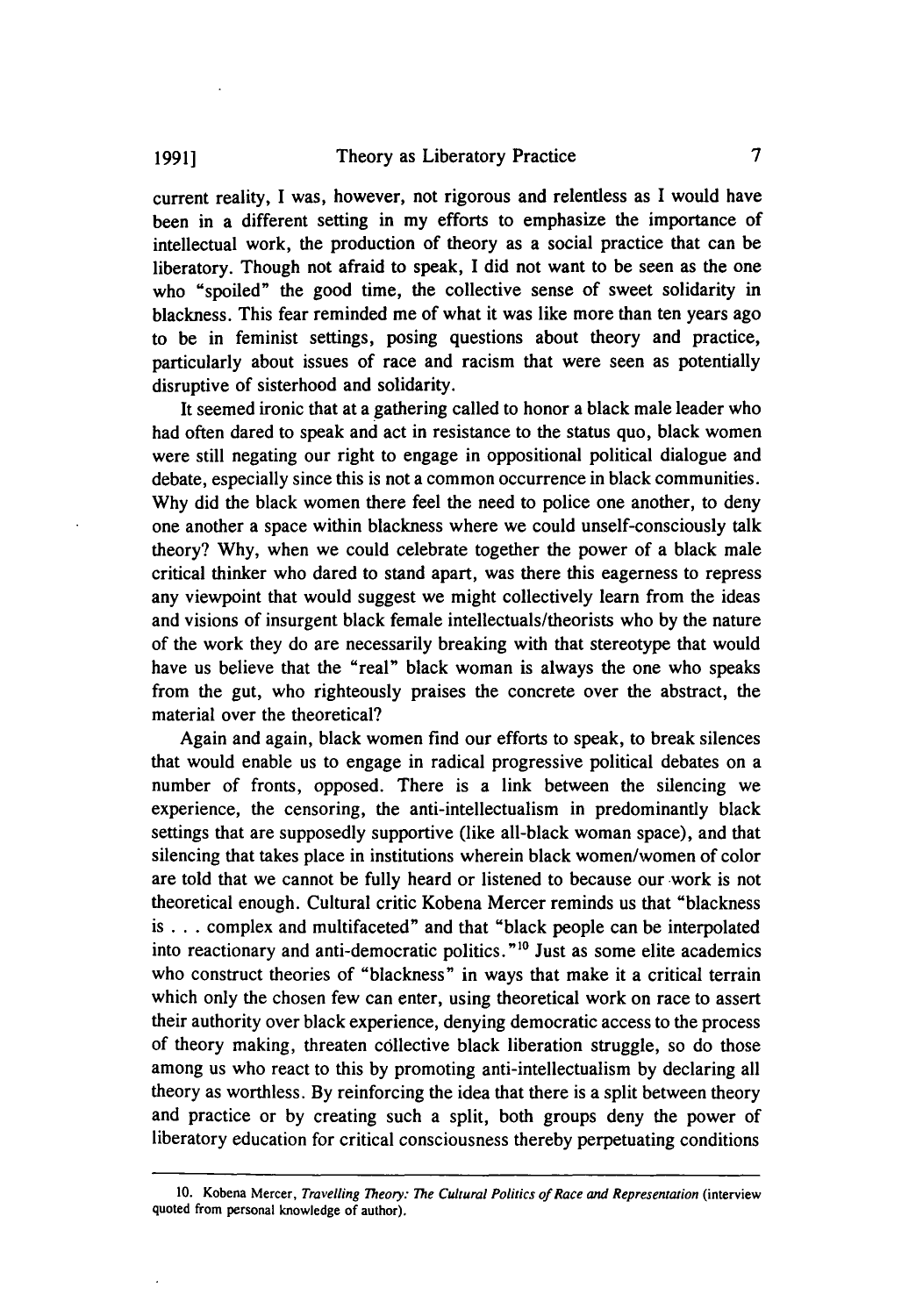## Yale Journal of Law and Feminism

that reinforce our collective exploitation and repression.

I was recently reminded of this dangerous anti-intellectualism when I agreed to appear on a radio show with a group of black women and men to discuss Sherazade Ali's *The Black Man's Guide to Understanding the Black Woman*,<sup>11</sup> where I listened to speaker after speaker express contempt for intellectual work, and speak against any call for the production of theory. One black woman was vehement in her insistence that "we don't need no theory." Ali's book, though written in plain language, in a style that makes use of engaging black vernacular, has a theoretical foundation. It is rooted in theories of patriarchy (for example, the sexist, essentialist belief that male domination of females is "natural"), that misogyny is the only possible response black men can have to any attempt by women to be fully self-actualized. Many black nationalists will eagerly embrace critical theory and thought as a necessary weapon in the struggle against white supremacy, but suddenly lose the insight that theory is important when it comes to questions of gender, of analyzing sexism and sexist oppression in the particular and specific ways it is manifest in black experience. The discussion of Ali's book is one of many possible examples illustrating the way contempt and disregard for theory undermines collective struggle to resist oppression and exploitation.

Within revolutionary feminist movements, within revolutionary black liberation struggles, we must continually claim theory as necessary practice within a holistic framework of liberatory activism. We must do more than call attention to ways theory is misused. We must do more than critique the conservative and at times reactionary uses some academic women make of feminist theory. We must actively work to call attention to the importance of creating a theory that can advance renewed feminist movements, particularly highlighting that theory which seeks to further feminist opposition to sexism, and sexist oppression. Doing this, we necessarily celebrate and value theory that can be and is shared in oral as well as written narrative.

Reflecting on my own work in feminist theory, I find writing—theoretical talk-to be most meaningful that which invites readers to engage in critical reflection and to engage in the practice of feminism. To me, this theory emerges from the concrete, from my efforts to make sense of everyday life experiences, from my efforts to critically intervene in my life and the lives of others. This to me is what makes feminist transformation possible. Personal testimony, personal experience, is such fertile ground for the production of liberatory feminist theory because usually it forms the base of our theorymaking. While we work to resolve those issues (our need for literacy, for an end to violence against women and children, women's health and reproductive rights, our need for housing, for sexual freedom, etc. to name a few) that are most pressing in daily life, we engage in a critical process of theorizing that enables and empowers. I continue to be amazed that there is so much feminist

 $\bf{8}$ 

**<sup>11.</sup> SHERAZADE ALl, THE BLACK MAN'S GUIDE TO UNDERSTANDING THE BLACK WOMAN (1990).**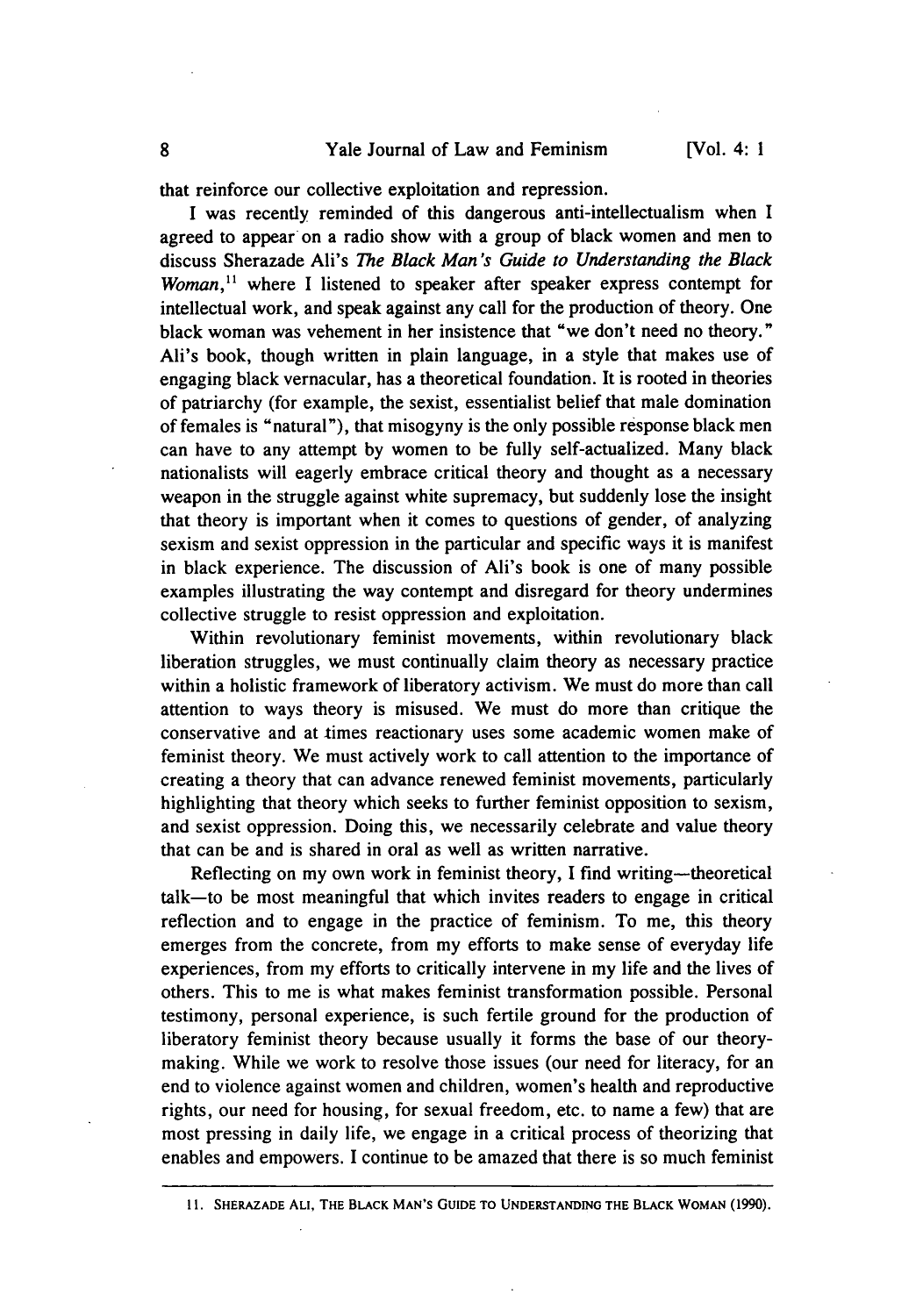**1991]**

writing produced and yet so little feminist theory that strives to speak to women, men and children about ways we might transform our lives via a conversion to feminist politics, to feminist practice. Where can we find a body of feminist theory that is directed toward helping individuals integrate feminist thinking and practice into daily life? For example, what feminist theory is directed toward assisting women who live in sexist households in their efforts to bring about feminist change?

We know that many individuals in the United States have used feminist thinking to educate themselves in ways that allow them to transform their lives. I am often critical of a lifestyle-based feminism, because I fear that any feminist transformational process that seeks to change society is easily co-opted if it is not rooted in a political commitment to mass based feminist movement. Within white supremacist capitalist patriarchy, we have already witnessed the commodification of feminist thinking **(just** as we experience the commodification of blackness), in ways that make it seem as though one can partake of the "good" that these movements produce without any commitment to transformative politics and practice. In this capitalist culture, feminism and feminist theory are fast becoming a commodity that only the privileged can afford. It is fast becoming a luxury item. This process of commodification is disrupted and subverted when feminist activists affirm our commitment to a politicized revolutionary feminist movement that has as its central agenda the transformation of society. From such a starting point, we automatically think of creating theory that speaks to the widest audience of people. I have written elsewhere and shared in numerous public talks and conversations that my decision about writing style, about not using conventional academic formats, are political decisions motivated **by** the desire to be inclusive, to reach as many readers as possible in as many different locations. This decision has had consequences both positive and negative. Students at various academic institutions often complain that they cannot include my work on required reading lists for degree-oriented qualifying exams because their professors do not see it as scholarly enough. Any of us who create feminist theory and feminist writing in academic settings in which we are continually evaluated know that work deemed "not scholarly" or "not theoretical" can result in one not receiving deserved recognition and reward.

Now, in my life these negative responses seem insignificant when compared to the overwhelmingly positive responses to my work both in and outside the academy. Recently, I have received a spate of letters from incarcerated black men who read my work and wanted to share that they are working to unlearn sexism. In one letter, the writer affectionately boasted that he had made my name a "household word around that prison." These men talk about solitary critical reflection, about using this feminist work to understand the implications of patriarchy as a force shaping their identities, their ideas of manhood. After receiving a powerful critical response by one of these black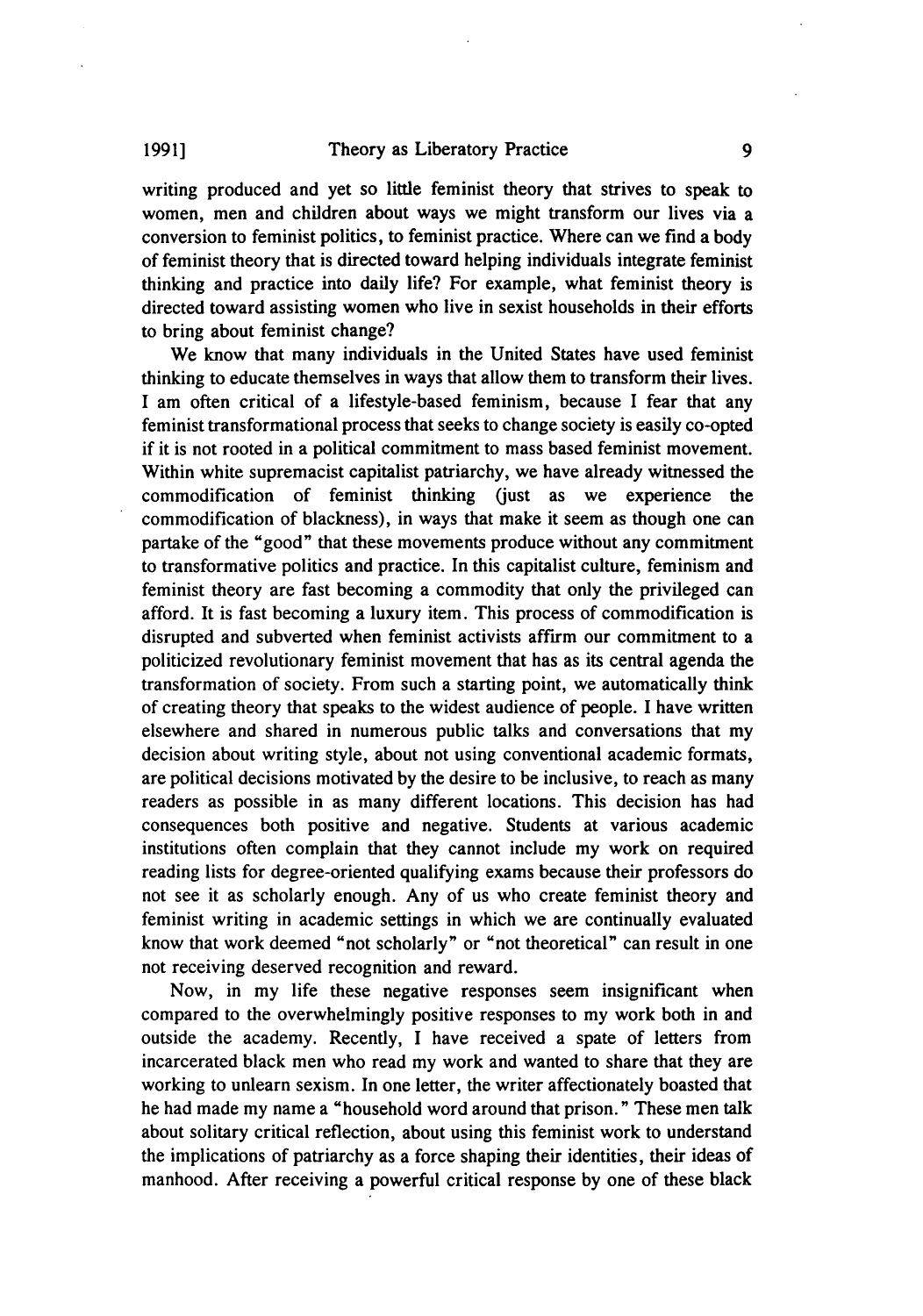men to my new book *Yearning: Race, Gender and Cultural Politics,12 I* closed my eyes and visualized that work being read, studied, talked about in prison settings. Since the location that has most spoken back to me critically about the study of my work is usually an academic one, I share this with you not to brag or be immodest, but to testify, to let you know from first-hand experience that all our feminist theory which is directed at transforming consciousness, that truly wants to speak with diverse audiences works: that this is not a naive fantasy.

In more recent talks, I have spoken about how "blessed" I feel to have my work affirmed in this way, to be among those feminist theorists creating work that acts as a catalyst for social change that crosses false boundaries. There were many times early on when my work was subjected to forms of dismissal and devaluation that created within me a profound despair. I think such despair has been felt by every black woman/woman of color thinker/theorist whose work is oppositional and moves against the grain. Certainly Michele Wallace has written poignantly in her introduction to the re-issue of *Black Macho and the Myth of the Superwoman*<sup>13</sup> that she was devastated and for a time silenced by the negative critical responses to her early work.

I am grateful that I can stand here and testify that if we hold fast to our beliefs that feminist thinking must be shared with everyone whether through talking or writing and create theory with this agenda in mind we can advance a feminist movement that folks will long, yes yearn, to be a part of. I share feminist thinking and practice wherever I am. When asked to talk in university settings, I search out other settings or respond to those who search me out so that I can give the riches of feminist thinking that I hold to anyone. Sometimes settings emerge spontaneously. Last month I was at a black-owned restaurant in the South and sat for hours with a diverse group of black women and men from various class backgrounds discussing issues of race, gender and class. Some of us were college-educated, others were not. We had a heated discussion of abortion, discussing whether black women should have the right to choose. Several of the Afrocentric black men present were arguing that the male should have as much choice as the female. One of the feminist black women present, a director of a health clinic for women, spoke eloquently and convincingly about a woman's right to choose.

During this heated discussion one of the black Women present who had been silent for a long time, who hesitated before she entered the conversation because she was unsure about whether or not she could convey the complexity of her thought in black vernacular speech (in such a way that we, the listeners, would hear and understand and not make fun of her words), came to voice. As I was leaving, this sister came up to me and grasped both my hands tightly, firmly, and thanked me for the discussion. She prefaced her words of gratitude

**<sup>12.</sup> BELL HOOKS, YEARNING: RACE, GENDER AND CULTURAL POLITICS (1990).**

**<sup>13.</sup> MICHELE WALLACE, BLACK MACHO AND THE MYTH OF THE SUPERWOMAN (1979).**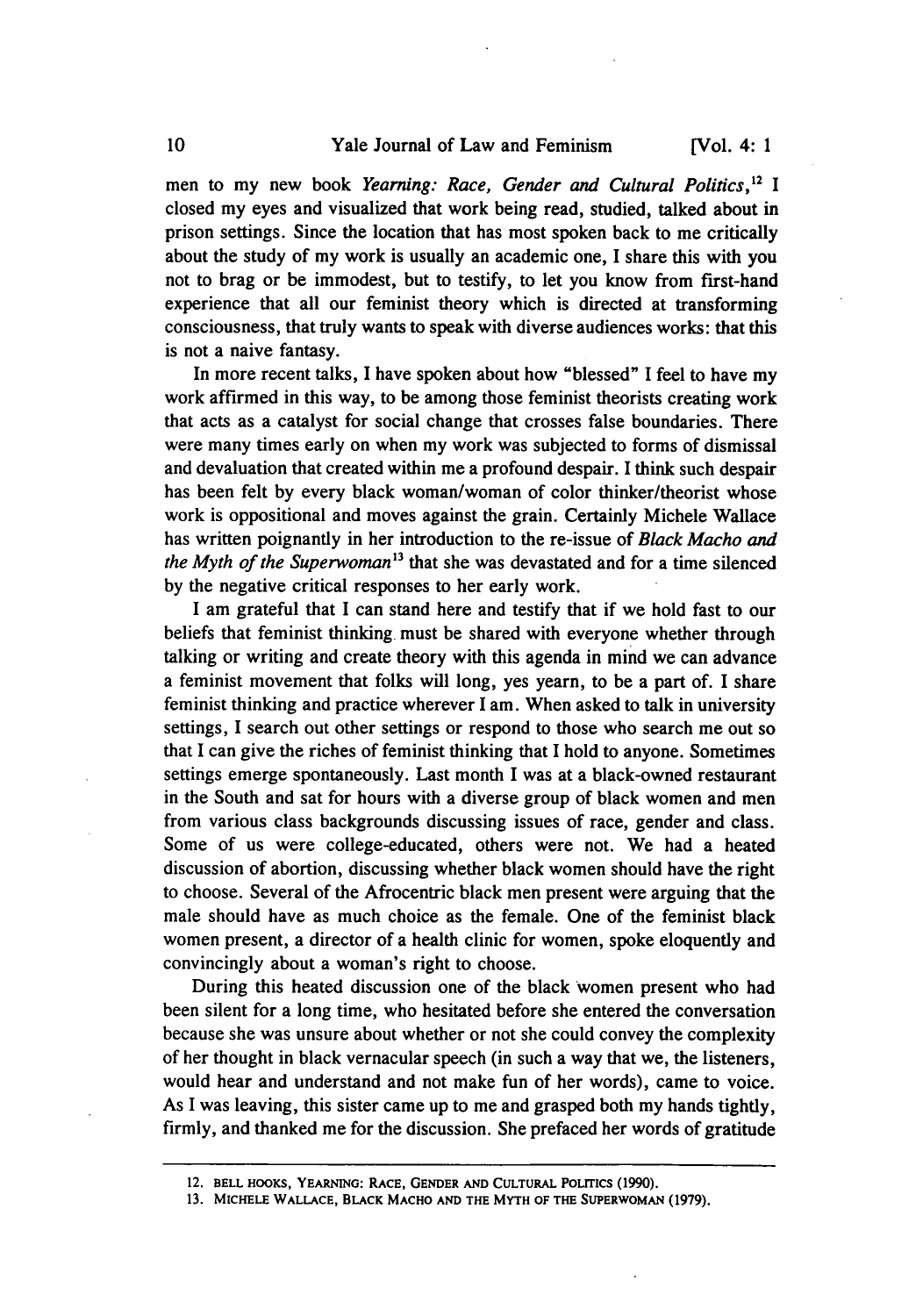by sharing that the conversation had not only enabled her to give voice to feelings and ideas she had always "kept" to herself, but that by saying it she had created a space for her and her partner to change thought and action. She stared at me directly, intently, eye to eye, as we stood facing one another, holding hands and saying again and again, "there's been so much hurt in me." She gave thanks that our meeting, our theorizing of race, gender and sexuality that afternoon had eased her pain, testifying that she could feel the hurt going away, that she could feel a healing taking place within. Holding my hands, standing body to body, eye to eye, she allowed me to empathically share the warmth of that healing. She wanted me to bear witness, to hear again both the naming of her pain and the power that emerged when she felt the hurt go away.

It is not easy to name our pain, to make it a location for theorizing. Patricia Williams in her essay, *On Being the Object of Property*,<sup>14</sup> names that even those of us who are "aware" are made to feel the pain that all forms of domination (homophobia, class exploitation, racism, sexism, imperialism) engender. Sharing from her experience, Patricia Williams says:

There are moments in my life when I feel as though a part of me is missing. There are days when I feel so invisible that I can't remember what day of the week it is, when I feel so manipulated that I can't remember my own name, when I feel so lost and angry that I can't speak a civil word to the people who love me best. These are the times when I catch sight of my reflection in store windows and am surprised to see a whole person looking back . **. .** . I have to close my eyes at such times and remember myself, draw an internal pattern that is smooth and whole.<sup>15</sup>

It is not easy to name our pain, to theorize from that location.

I am grateful to the many women and men who dare to create theory from the location of pain and struggle, who courageously expose wounds to give us their experience to teach and guide, as a means to chart new theoretical journeys. Their work is liberatory. It not only enables us to remember and recover ourselves, it charges and challenges us to renew our commitment to an active, inclusive feminist struggle. We have still to collectively make feminist revolution. I am grateful that we are collectively searching as feminist thinkers/theorists for ways to make this movement happen. Our search leads us back to where it all began, to that moment when an individual woman or child, who may have thought she was all alone, began feminist uprising, began to name her practice, indeed began to formulate theory from lived experience.

<sup>14.</sup> **PATRICIA** WILLIAMS, *On* Being the Object of Property, in **THE ALCHEMY OF RACE AND RIGHTS: DIARY OF A LAW PROFESSOR 216 (1991).**

*<sup>15.</sup> Id.* at **228-29.**